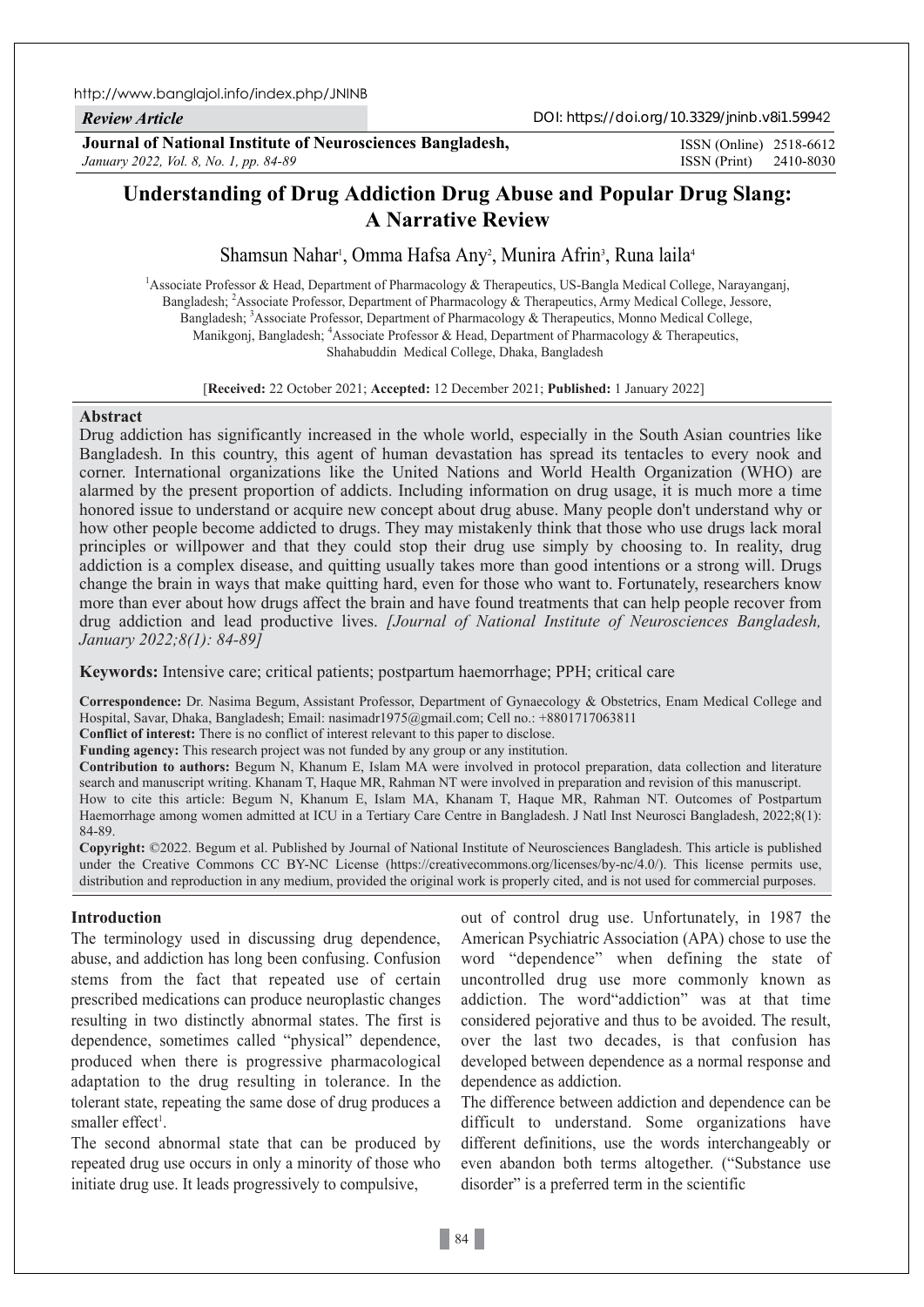community.) Because of this lack of consistency, some ground rules can help differentiate between the two terms.When people use the term "dependence," they are usually referring to a physical dependence on a substance. Dependence is characterized by the symptoms of tolerance and withdrawal. While it is possible to have a physical dependence without being addicted, addiction is usually right around the corner<sup>2</sup>.

Addiction is marked by a change in behavior caused by the biochemical changes in the brain after continued substance abuse. Substance use becomes the main priority of the addict, regardless of the harm they may cause to themselves or others. An addiction causes people to act irrationally when they don't have the substance they are addicted to in their system<sup>2</sup>.

### **Epidemiology**

Though it is not possible to find out the exact number of the drug users in the country, on the basis of different data and statistics, it is estimated that the number of addicts in Bangladesh is more than six million who spend over Tk 70 million every day on illegal narcotics, say studies and intelligence reports. According to a WHO survey, most drug users are young, their age ranging from 18 to 30 years<sup>3</sup>. According to intelligence sources at the Department of Narcotics Control (DNC), heroin is the deadliest of drugs in Bangladesh. In recent times, Yaba has gained popularity and has become a "fashionable" drug. Cough syrup Phensedyl remains the most popular among the masses because of its low price and easy availability.

### **What is drug addiction?**

Drug addiction is a chronic disease characterized by drug seeking and use that is compulsive, or difficult to control, despite harmful consequences. Brain changes that occur over time with drug use challenge an addicted person's self-control and interfere with their ability to resist intense urges to take drugs. This is why drug addiction is also a relapsing disease.

# **Mechanism of developing addiction**

Most drugs affect the brain's reward circuit by flooding it with the chemical messenger dopamine. This overstimulation of the reward circuit causes the intensely pleasurable "high" that leads people to take a drug again and again<sup>4</sup>. Over time, the brain adjusts to the excess dopamine, which reduces the high that the person feels compared to the high they felt when first taking the drug an effect known as tolerance. They might take more of

the drug, trying to achieve the same dopamine high<sup>4</sup>. Over time, the brain adjusts to the excess dopamine, which reduces the high that the person feels compared to the high they felt when first taking the drug an effect known as tolerance. They might take more of the drug, trying to achieve the same dopamine high<sup>4</sup>.

Origins of Substance Dependence

The chronic, relapsing nature of addiction fulfills criteria for a chronic disease<sup>5</sup> but because of the voluntary component at initiation, the disease concept is controversial. Most of those who initiate drug use do not progress to become addicts. Many variables operate simultaneously to influence the likelihood that a beginning drug user will lose control and develop an addiction<sup>5</sup>. These variables can be organized into three categories agent (drug), host (user), and environment (Table 1).

Drugs vary in their capacity to produce immediate good feelings in the user. Drugs that reliably produce intensely pleasant feelings (euphoria) are more likely to be taken repeatedly. Reinforcement refers to the capacity of drugs to produce effects that make the user wish to take them again. The more strongly reinforcing a drug is, the greater is the likelihood that the drug will be abused.

### **Drug Slang**<sup>6</sup>

To avoid getting in trouble with the law, at school and at home, teens often use slang or street names to talk about drugs in secret. If you hear your teen using any of these slang terms, it may indicate they're using. It's important you take action now before their drug abuse turns into an addiction. Loved ones of a teen often find themselves playing detective, trying to crack the code to teen emotions or texting terms. If you suspect your teen is using drugs, the detective work only gets harder because teens are purposefully covering their tracks. What looks like a soda can may actually be a hiding place for marijuana. When they talk about getting some "brown sugar," do they mean the baking supply or heroin? Drug slang allows teens to talk about drugs in plain sight without raising any red flags at school or at home.

If you notice your teen using drugs think your teenager may be using drugs, staying educated on the latest slang is essential to catch the substance abuse problem early. And if it does turn out your teen has an addiction to drugs or alcohol, this early detection will play a key part in getting them the help they need fast.

**Other names or Slang or Street names for various**  drugs<sup>6</sup>.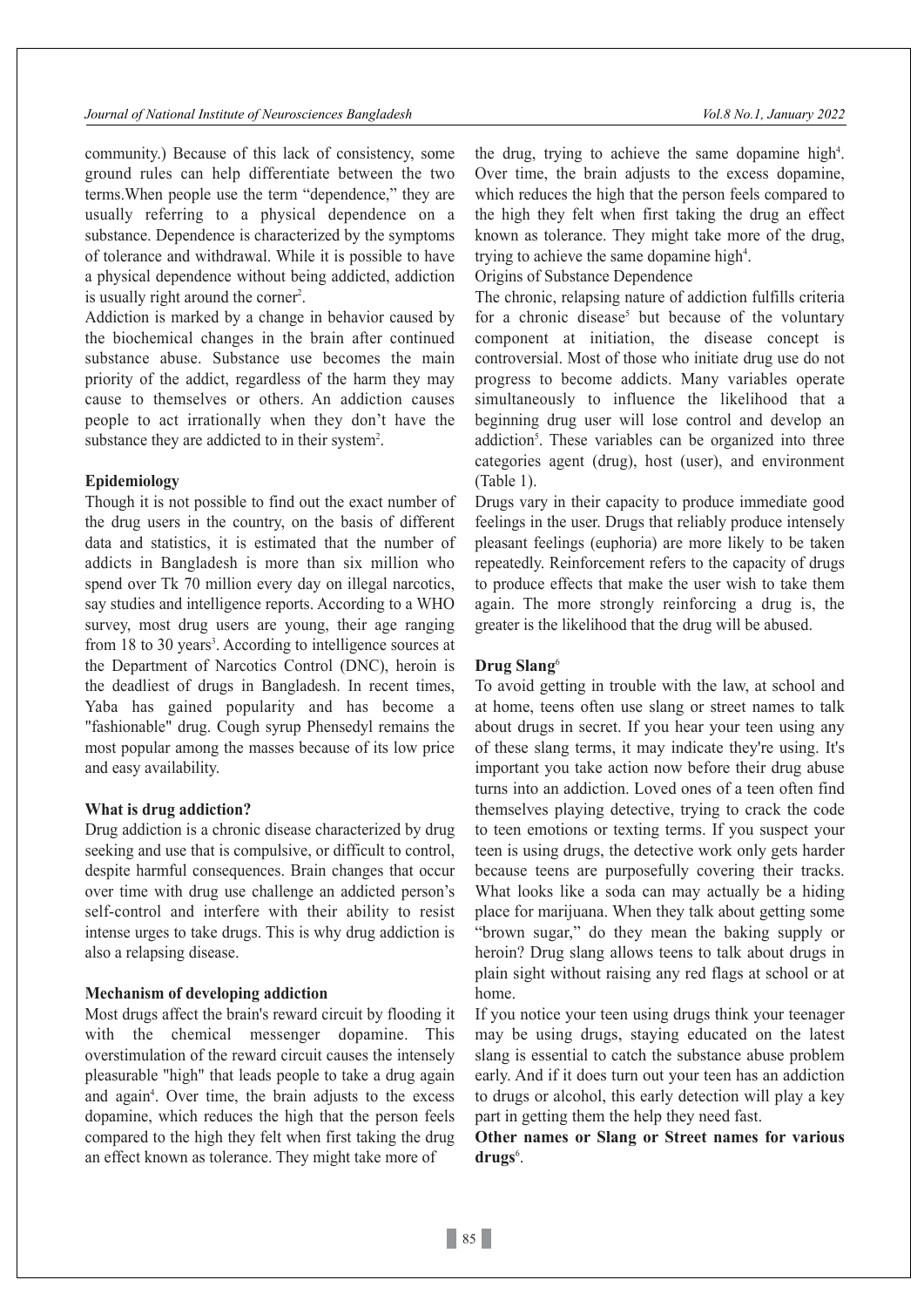### Table 1: Multiple Simultaneous Variables Affecting Onset and Continuation of Drug Abuse and Addiction<sup>5</sup>

# **Agent (Drug)**

- Availability
- Cost
- Purity/potency
- Mode of administration
- Chewing (absorption via oral mucous membranes)
- Gastrointestinal
- Intranasal
- Subcutaneous and intramuscular
- Intravenous
- Inhalation
- Speed of onset and termination of effects (pharmacokinetics: combination of agent and host

#### **Host (user)**

- Heredity
- Innate tolerance
- Speed of developing acquired tolerance
- Likelihood of experiencing intoxication as pleasure
- Metabolism of the drug (nicotine and alcohol data
- already available)
- Psychiatric symptoms
- Prior experiences/expectations
- Propensity for risk-taking behavior

# **Environment**

- Social setting
- Community attitudes
- Peer influence, role models
- Availability of other reinforcers (sources of pleasure or recreation)
- Employment or educational opportunities
- Conditioned stimuli: environmental cues become associated with drugs after repeated use in the same environment

# **Adderall**

Intended to help kids with attention disorders, Adderall is now the poster child of prescription drug abuse among teens. Adderall is also among the most popular study aid drugs, which teens seek out to increase their focus and energy levels on exam days and for all-night study sessions. In recent years, it's also been growing in popularity at parties. Other names for Adderall include Addys, Uppers, Beans, Black Beauties, Pep Pills, Speed, Dexies, Zing, Study Buddies and Smart Pills.

# **Bath Salt**

Marketed as "bath salts" or cleaning chemicals to circumvent drug laws, these are synthetic over-the-counter powders with a powerful amphetamine-like stimulating effect. Bath salts have become popular through word of mouth amongst teens and are also available in gas stations and convenience stores. It didn't take long for them to become a national

issue, as they sent thousands of young people to the hospital with scary and sometimes irreversible side effects - although treatment options for this dangerous substance are available. In 20.13 alone, nearly 23,000 ER visits in the U.S. were related to bath salts abuse. Other Names for Bath Salts are often variants of different brand names, which include Cloud 9, Vanilla Sky, White Lightning, Bloom, Scarface, Bliss, Drone, Energy-1, Meow Meow, Pure Ivory, Blue Silk, Stardust, Lunar Wave and Wicked X.

# **Cocaine**

One of the most notorious illicit drugs, cocaine is a white powder that causes a short burst of energy and euphoria when snorted, smoked or injected. Cocaine highs fade quickly and leave users craving another hit, often turning casual teen cocaine abuse into a lasting addiction. Almost 5.0% of 12th graders in the U.S. have tried cocaine at least once. Your teen may also be more likely to try cocaine if they're struggling in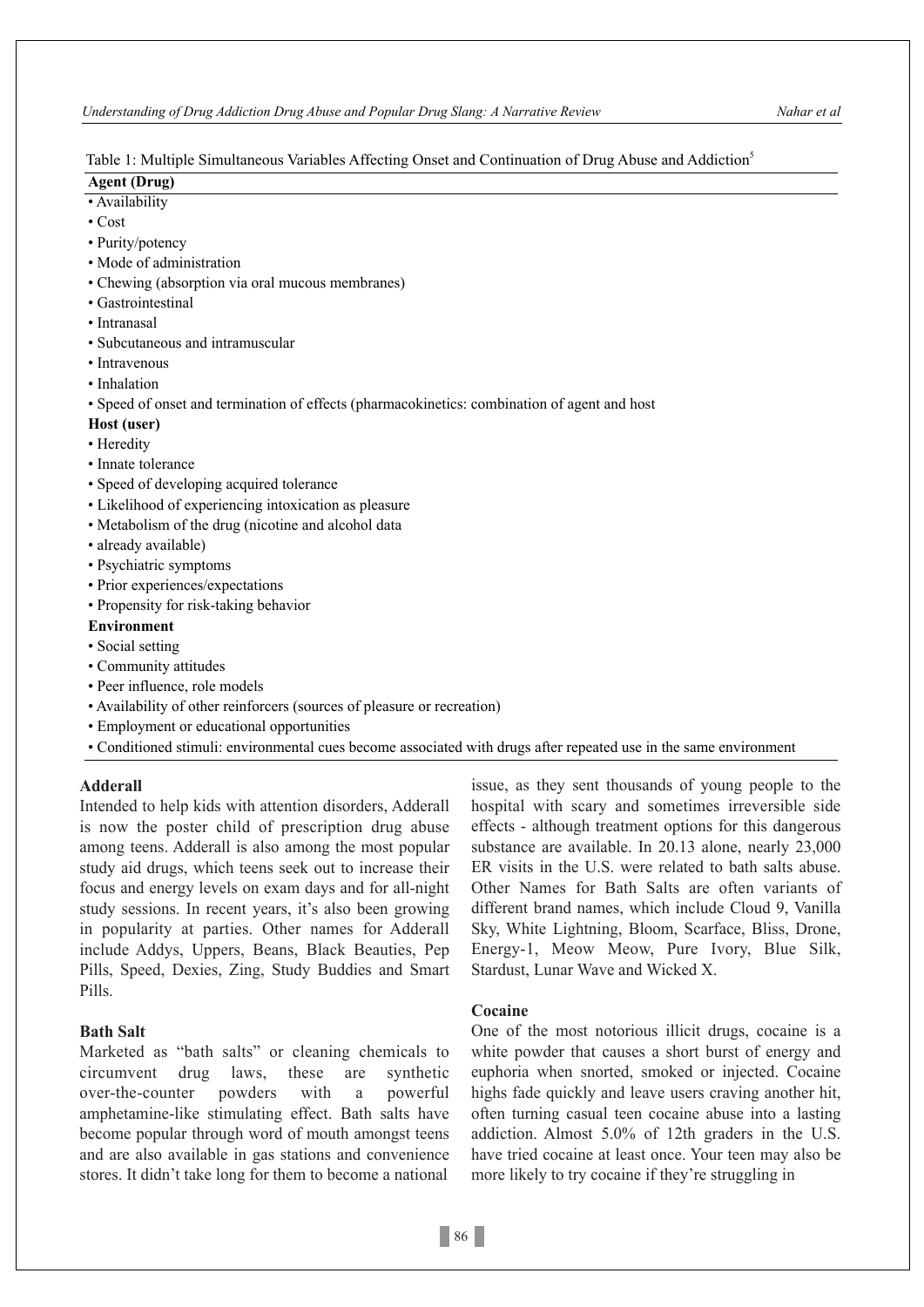school 35.0% of "F" (In the United States, the F visas are a type of non-immigrant student visa that allows foreigners to pursue education academic studies and/or language training programs) in the United States) students have used it at least once, and 13% have used it more than 40 times. Cocaine causes thousands of deaths each year and is the most addictive drug behind heroin nearly 17.0% of teens who try it become dependent on the drug. Cocaine street names includes Coke, Blow, Rock, Crack, Yayo, Snow, Sniff, Sneeze, White, Nose Candy, Bernice, Toot, Line, Dust and Flake.

# **Cough Medicine**

Teens have taken to "robotripping," a woozy type of high caused by drinking cough syrup. The active ingredient in several major cough syrups, dextromethorphan (or DXM), is responsible for the intoxicating effects and even a chemical dependency in some cases. Codeine cough syrups, which are even more potent, were recently taken off the shelves because of how dangerous they are - but teens can still get them from somebody with a prescription. More than 4% of high school seniors report misuse of cough medicine whether in syrup, pill, powder or capsule form which leads to ER visits and even death in some cases. Cough syrup and DXM Street names includes Dexies, Drex, Robo, Rojo, Red Devils, Poor Man's Ecstasy, Orange Crush, Tussin, Velvet, Triple C and Drank, Purple Drank or Sizzurp combining cough syrup with soda.

# **Crystal Meth**

Methamphetamine, or crystal meth, is a stimulant that's nearly three times as powerful as cocaine with a high that lasts for hours followed by a debilitating comedown (or "crash") and, for those looking to get clean, a difficult drug detox. Meth addiction is not uncommon even after the first use, and a laundry list of other serious health problems are related to crystal meth. According to a recent survey, one in 33 teens in the U.S. are experimenting with the drug starting at an average age of 12. A quarter of teens say it would be easy to score meth, and 10% say they've been offered it at least once. Crystal meth street names includes Crystal, Meth, Cristy, Tina, Crank, Crissy, Tweak, Glass, Ice, Shards, Go, Whizz and Chalk.

# **Heroin**

Heroin goes by many names. This intensely addictive drug is typically used by injection with a needle. Once

it enters the body, heroin blocks the pain receptors in the brain, inducing a numb, euphoric state for a period of hours. Only around 1% of high school seniors have tried heroin, but each teen who experiments with the drug is at risk for the drug's many serious side effects. Between 2002 and 2013, heroin use in the U.S. jumped 63%. In 2009, 21,000 Americans sought treatment for teen heroin addiction. Heroin street names includes H, Smack, Dope, China White, Horse, Skag, Junk, Black Tar, Big H, Brown Sugar, Mud, Dragon, Boy, Mexican Brown, Thunder, Skunk and Scag.

# I**nhalants**

Inhalant abuse is defined as recreational exposure to chemical vapors,such as nitrates, ketones, and aliphatic and aromatic hydrocarbons. These substances are present in a variety of household and industrial products that are inhaled by "sniffing," "huffing," or "bagging."Sniffing refers to inhalation from an open container, huffing to the soaking of a cloth in the volatile substance before inhalation, and bagging to breathing in and out of a paper or plastic bag filled with fumes It is common for novices to start with sniffing and progress to huffing and bagging as addiction develops. Inhalant abuse is particularly prevalent in children and young adults.The exact mechanism of action of most volatile substances remains unknown. Altered function of ionotropic receptors and ion channels throughout the central nervous system has been demonstrated for a few. Nitrous oxide, for example, binds to NMDA receptors and fuel additives enhance GABAA receptor function. Most inhalants produce euphoria; increased excitability of the VTA has been documented for toluene and may underlie its addiction risk. Other substances, such as amyl nitrite ("poppers"), primarily produce smooth muscle relaxation and enhance erection, but are not addictive<sup>3</sup>. When a teen uses an inhalant, they will often empty some of the contents onto a rag or into a plastic bag, and then hold it to their face and breathe in, called huffing. Nearly 6.0% of U.S. high school seniors admit trying inhalants in their lifetime, and 2% have used them in the last month. Depending on the chemical they use, huffing will usually cause lightheadedness and a very brief feeling of euphoria. But inhalants can also do serious damage to the brain, and regular use can lead to heart damage and other major health problems<sup>1</sup>. Inhalant street names include Huff, Poppers, Whippets, Nitrous, Laughing Gas, Moon Gas, Snappers, Bold, Rush, Air Blast, Glad, Hippie Crack, Oz, Discorama, Whiteout and Poor Man's Pot.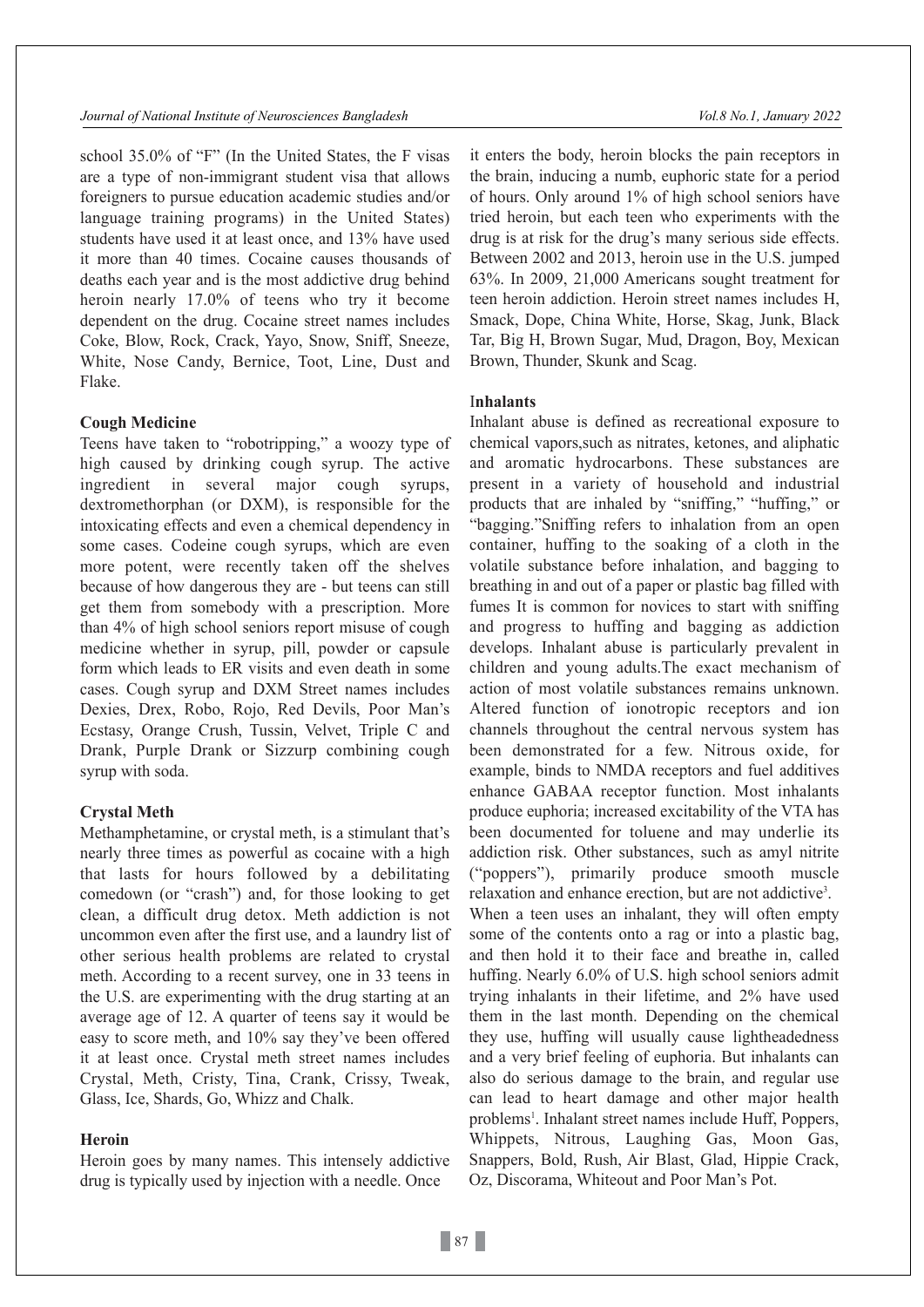# **Ketamine**

Designed as a veterinary anesthetic, ketamine has become an increasingly popular drug with teens. This colorless liquid or white powder has a tranquilizing effect, and causes both breathing and heart rate to slow down. This sends users into a "K-hole," where it becomes difficult to move. Teens use ketamine for a detached, out-of-body experience, and it's become a common date rape drug for the same reason. In the past year, nearly 3.0% of 12th graders in U.S. have used ketamine, and people aged 12 to 25 account for 74.0% of ER visits related to ketamine abuse. Ketamine street names include K, Ket, Special K, Vitamin K, Green K, Super C, Super Acid, Special La Coke, Jet, Purple, Kit Kat, Cat Valium and Honey Oil.

# **Lysergic acid diethylamide (LSD)**

This infamous psychedelic drug known for its 12-hour "trip" full of hallucinations has been popular with teens since the 1960s and the Flower Generation. It's typically sold on small squares of paper similar to postage stamps or absorbed into sugar cubes, which are then ingested. In its most basic form, LSD is a clear, odorless liquid. Last year, nearly 3% of high schoolers took acid, and approximately 5 million Americans aged 12–25 have experimented with LSD in their lifetimes. Tripping on acid is an unpredictable, often overwhelming journey. Users can lose control, becoming a threat to themselves or others, and have mental and/or emotional breakdowns following the experience. Ripping on acid is an unpredictable, often overwhelming journey. Users can lose control, becoming a threat to themselves or others, and have mental and/or emotional breakdowns following the experience. LSD street names include Acid, L, Lucy, Lucy in the Sky with Diamonds, Cid, Tabs, Doses, Blotter, California Sunshine, Yellow Sunshine, Window Pane, Battery Acid, Dots, Looney Toons and Superman.

#### **Marijuana**

Exogenous cannabinoids like in marijuana, the green, pungent leaves of the cannabis plant known as "marijuana," "weed" and a host of other names maintain a stronghold as the most popular illicit drug among U.S. teens. When smoked, marijuana releases THC, a potent psychoactive chemical. This makes the user feel relaxed, heightens their senses and has a mild hallucinogenic effect. It also causes paranoia and impaired motor function and is highly addictive. Marijuana is commonly referred to as a "gateway

drug," because teens who use the drug often develop additional substance problems later in life. More than a third of 12th graders and 12% of 8th graders reported using it in the last year. The earlier they start using, the bigger the drug's impact on their brain's development. Kids smoking weed typically do poorer in school and historically have lower-paying jobs following graduation. Slang for marijuana includes Weed, Pot, Hashish, Hash, Green, Bud, Grass, Trees, Reefer, Herb, Mary Jane, Ganja, Hemp, Dope, Chronic, Kush, Sinsemilla and Purple Haze.

# **Mushrooms**

Psychedelic mushrooms can closely resemble mushrooms used in cooking, and are grown in a similar way. Unlike mushrooms for cooking, however, these nearly 200 species of mushrooms contain psilocybin, a mind-altering chemical. Teens may trip on psilocybin mushrooms much like they would on LSD eating them can lead to an altered sense of space and time, hallucinations and euphoria along with nausea and panic attacks. While under the influence of hallucinogenic mushrooms, teens can forget where they are and act out in ways they normally wouldn't. Over the years, several teens have died from incidents occurring during mushroom-induced stupors. Street names for mushrooms include Magic Mushrooms, Shrooms, Boomers, Caps, Mushies, Buttons, Magics, Blue Meanies, Liberty Caps, Cubes and Liberties.

# **Non-Addictive Drugs of Abuse**

Some drugs of abuse do not lead to addiction. This is the case for substances that alter perception without causing sensations of reward and euphoria, such as the hallucinogens and the dissociative anesthetics. Unlike addictive drugs, which primarily target the mesolimbic dopamine system, these agents primarily target cortical and thalamic circuits. Lysergic acid diethylamide (LSD), for example, activates the serotonin 5-HT2A receptor in the prefrontal cortex, enhancing glutamatergic transmission onto pyramidal neurons. These excitatory afferents mainly come from the thalamus and carry sensory information of varied modalities, which may constitute a link to enhanced perception. Phencyclidine (PCP) and ketamine produce a feeling of separation of mind and body (which is why they are called dissociative anesthetics) and, at higher doses, stupor and coma. The principal mechanism of action is a use-dependent inhibition of glutamate receptors of the NMDA type<sup>7</sup>.